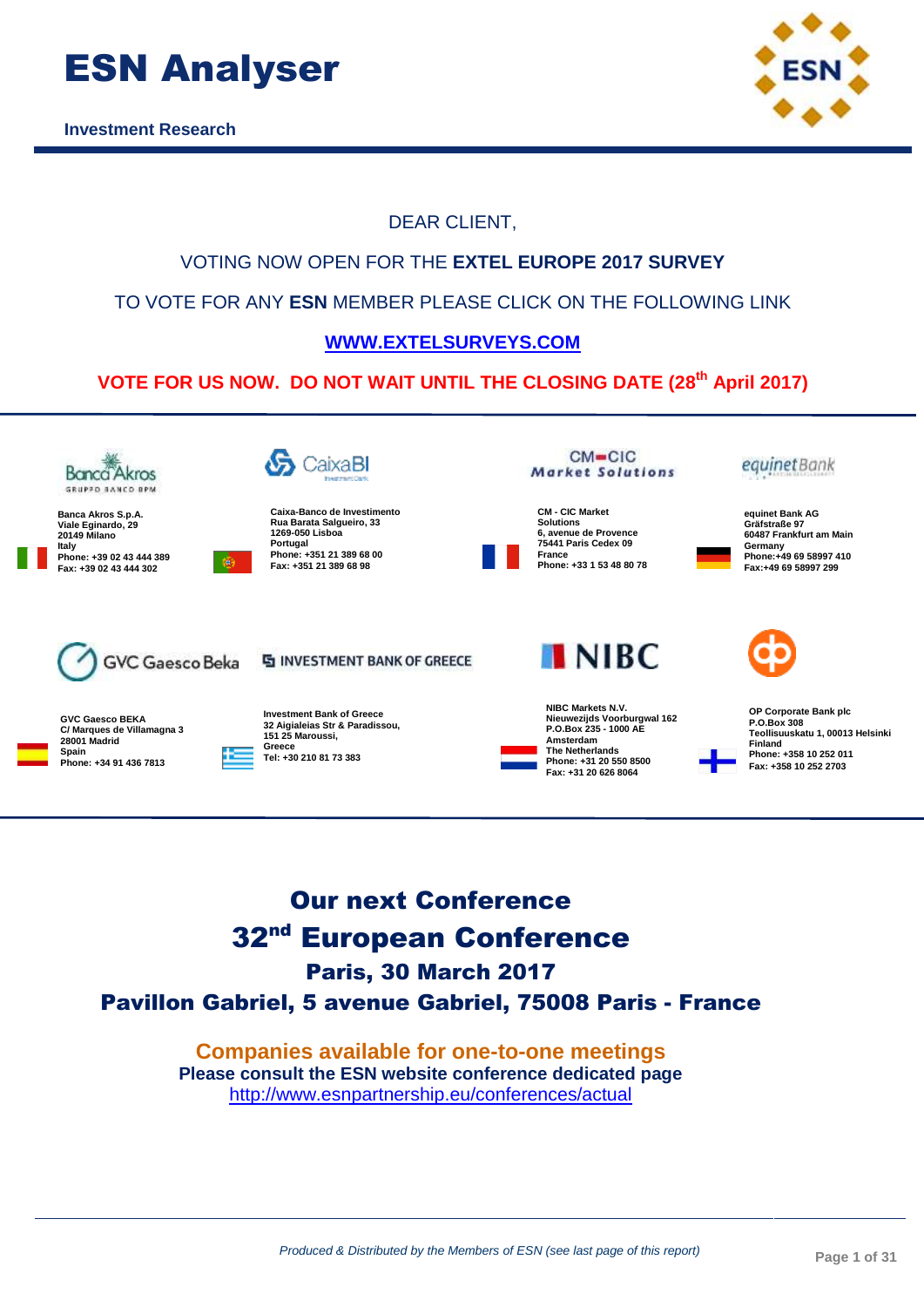# Daldrup & Soehne

**Germany | Alternative Energy**

### **Analyser** *27 March 2017*



### Buy 7.78 *closing price as of 24/03/2017* 9.50 Upside/Downside Potential 22.1% *Target Price unchanged Recommendation unchanged* Target price: EUR Share price: EUR *Reuters/Bloomberg* 4DSG.DE/4DS GR **Market capitalisation (EURm) 42** Current  $N^{\circ}$  of shares (m)  $5$ **Free float 35%** Daily avg. no. trad. sh. 12 mth Daily avg. trad. vol. 12 mth  $(m)$  1.56 Price high/low 12 months 7.32 / 9.81 Abs Perfs 1/3/12 mths (%) -0.40/2.37/-5.35 **Key financials (EUR) 12/15 12/16e 12/17e** Sales (m) 17 31 40 EBITDA (m) 5 5 5 5 *EBITDA margin 26.1% 15.2% 11.6%* EBIT (m) 1 1 1 1 *EBIT margin 4.6% 2.3% 3.3%* Net Profit (adj.)(m) 0 0 0 0 ROCE 1.3% 1.2% 2.2% Net debt/(cash) (m) 9 7 8 *Net Debt/Equity 0.2 0.1 0.2* Debt/EBITDA 1.9 1.4 1.8 Int. cover(EBITDA/Fin. int) 5.8 6.0 5.8 EV/Sales 3.2 1.6 1.3 EV/EBITDA 12.3 10.6 11.2 EV/EBITDA (adj.) 12.3 10.6 11.2 EV/EBIT 68.9 69.8 39.8 P/E (adj.) nm nm nm P/BV 1.0 0.9 0.9 *OpFCF yield -39.9% 4.9% -3.4% Dividend yield 0.0% 0.0% 0.0%* EPS (adj.) 0.07 0.01 0.08 BVPS 8.44 8.45 8.53 DPS 0.00 0.00 0.00

**Shareholders**

DALDRUP Family 65%



Winfried Becker winfried.becker@equinet-ag.de +49 69 58997-416

**Analyst(s)**

### **New drilling orders for more than EUR 20m received**

**The facts:** Daldrup & Söhne has released in an Adhoc statement, that the company has received two new orders for drilling projects in Germany of about EUR 20m.

**Our analysis:** Geretsried: Enex Geothermieprojekt Geretsried Nord GmbH & Co. KG gave a ~EUR 19m order for a drilling project in Geretsried (located in the socalled Molassebecken) for a thermal water project; A first exploratory drill hole already exists and now the project will continue. First time in Germany the project is backed by a new innovative insurance model (Alternative Risk Transfer) which makes financing less risky for all parties involved. Finally a geothermal power plant will be built.

Bad Bellingen: The Kurverwaltung Bad Bellingen gave an order for a thermal water drill hole in the amount of ~EUR 3.8m; water should be used in a thermal bath.

Positive order flow which helps to utilize the Daldrup's drilling capacity.

**Conclusion & Action:** *Supportive for our investment case which is based, among other factors, on a growing project pipeline. We stay positive and confirm our BUY recommendation.*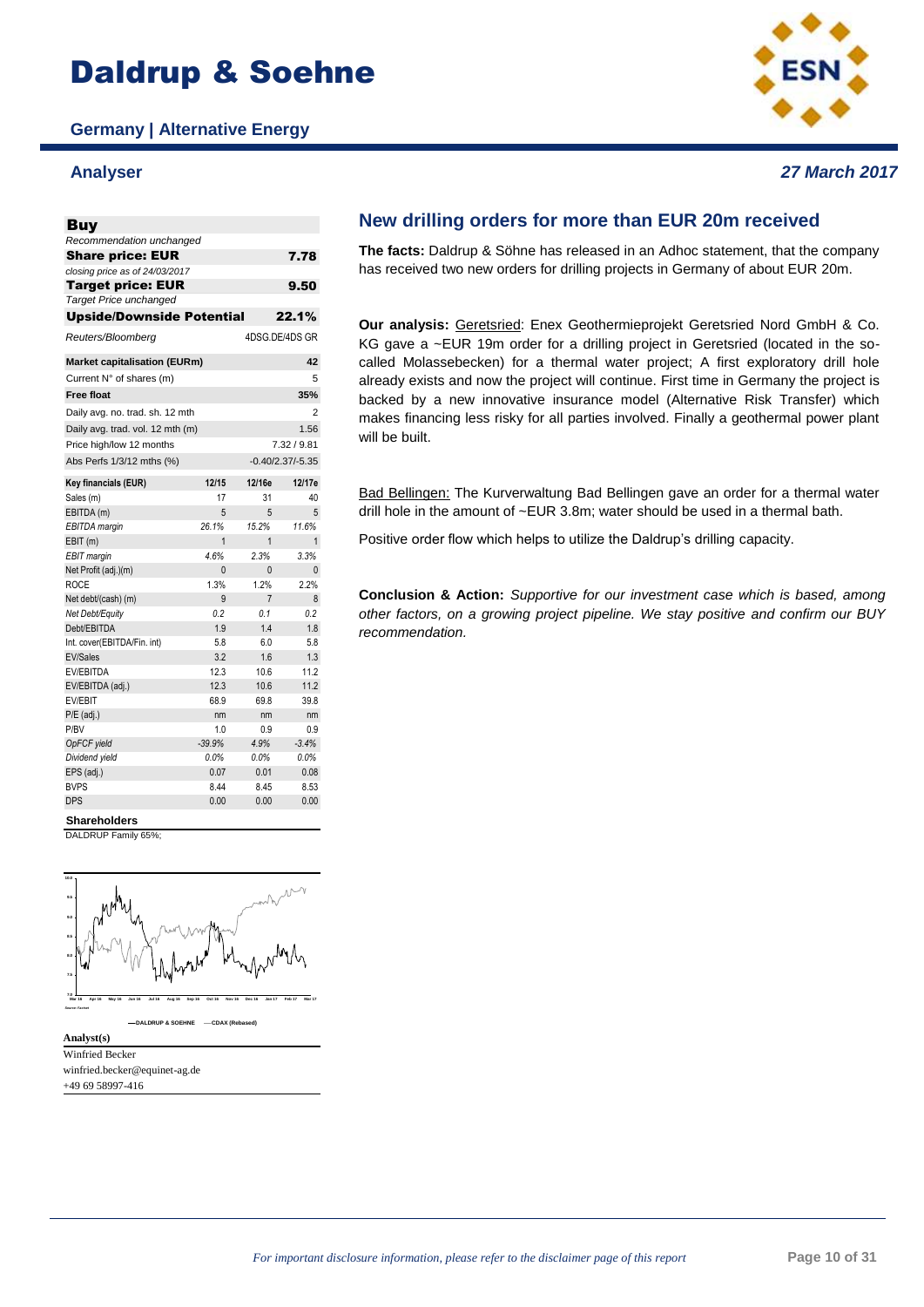

### European Coverage of the Members of ESN

| Aerospace & Defense            | Mem(*)       | Bcp                                   | CBI                | Kemira                                          | OPG               | Corbion                            | <b>NIBC</b>  |
|--------------------------------|--------------|---------------------------------------|--------------------|-------------------------------------------------|-------------------|------------------------------------|--------------|
| Airbus Group                   | CIC          | <b>Bnp Paribas</b>                    | CIC                | Linde                                           | EQB               | Danone                             | CIC          |
| Dassault Aviation              | CIC          | <b>B</b> per                          | <b>BAK</b>         | Tikkurila                                       | OPG               | Ebro Foods                         | GVC          |
| Latecoere                      | CIC          | Bpi                                   | CBI                | <b>Electronic &amp; Electrical</b><br>Equipment | $M$ em $(*)$      | Enervit                            | <b>BAK</b>   |
| Leonardo                       | BAK          | Caixabank                             | GVC                | Alstom                                          | CIC               | Fleury Michon                      | CIC          |
| Lisi                           | CIC          | Commerzbank                           | EQB                | Areva                                           | CIC               | Forfarmers                         | <b>NIBC</b>  |
| Mtu                            | EQB          | Credem                                | BAK                | Euromicron Ag                                   | EQB               | Heineken                           | <b>NIBC</b>  |
| Ohb Se                         | EQB          | Credit Agricole Sa                    | CIC                | Kontron                                         | EQB               | Hkscan                             | OPG          |
| Safran                         | CIC          | Creval                                | BAK                | Legrand                                         | CIC               | La Doria                           | <b>BAK</b>   |
| Thales                         | CIC          | Deutsche Bank                         | EQB                | Neways Electronics                              | <b>NIBC</b>       | Lanson-Bcc                         | CIC          |
| Zodiac Aerospace               | CIC          | Deutsche Pfandbriefbank               | EQB                | Nexans                                          | <b>CIC</b>        | Laurent Perrier                    | CIC          |
| Airlines                       | $M$ em $(*)$ | Eurobank                              | <b>IBG</b>         | Pkc Group                                       | OPG               | Ldc                                | CIC          |
| Air France Klm                 | CIC          | Ing Group                             | <b>NIBC</b>        | Rexel                                           | CIC               | Naturex                            | CIC          |
| Finnair                        | OPG          | Intesa Sanpaolo                       | <b>BAK</b>         | Schneider Electric Se                           | CIC               | Olvi                               | OPG          |
| Lufthansa                      | EQB          | Mediobanca                            | BAK                | Vaisala                                         | OPG               | Parmalat                           | <b>BAK</b>   |
| <b>Automobiles &amp; Parts</b> | $M$ em $(*)$ | Merkur Bank                           | EQB                | Viscom                                          | EQB               | Pernod Ricard                      | CIC          |
| <b>Bittium Corporation</b>     | OPG          | National Bank Of Greece               | <b>IBG</b>         | <b>Financial Services</b>                       | Mem(*)            | Raisio                             | OPG          |
| Bmw                            | EQB          | Natixis                               | CIC                | Anima                                           | BAK               | Refresco Group                     | <b>NIBC</b>  |
| <b>B</b> rembo                 | BAK          | Nordea                                | <b>OPG</b>         | Athex Group                                     | <b>IBG</b>        | Remy Cointreau                     | <b>CIC</b>   |
| Continental                    | EQB          | Piraeus Bank                          | <b>IBG</b>         | Azimut                                          | BAK               | Vidrala                            | GVC          |
| Daimler Ag                     | EQB          | Poste Italiane                        | BAK                | Banca Generali                                  | BAK               | Vilmorin                           | CIC          |
| Elringklinger                  | EQB          | Societe Generale                      | CIC                | Banca Ifis                                      | BAK               | Viscofan                           | GVC          |
| Faurecia                       | CIC          | Ubi Banca                             | BAK                | <b>Banca Sistema</b>                            | BAK               | Vranken Pommery Monopole           | CIC          |
| Ferrari                        | BAK          | Unicredit                             | BAK                | <b>Bb</b> Biotech                               | EQB               | Wessanen                           | <b>NIBC</b>  |
|                                |              |                                       |                    |                                                 |                   |                                    |              |
| Fiat Chrysler Automobiles      | <b>BAK</b>   | <b>Basic Resources</b>                | $M$ em $(*)$       | Binckbank                                       | <b>NIBC</b>       | <b>Food &amp; Drug Retailers</b>   | $M$ em $(*)$ |
| Landi Renzo                    | BAK          | Acerinox                              | GVC                | Bolsas Y Mercados Espanoles Sa                  | GVC               | Ahold                              | <b>NIBC</b>  |
| Leoni                          | EQB          | Altri                                 | CBI                | Capman                                          | OPG               | Carrefour                          | CIC          |
| <b>M</b> ichelin               | <b>CIC</b>   | A rcelo rmittal                       | GVC                | Christian Dion                                  | CIC               | Casino Guichard-Perrachon          | CIC          |
| Nokian Tyres                   | OPG          | Corticeira Amorim                     | CBI                | Cir                                             | <b>BAK</b>        | Dia                                | GVC          |
| Norma Group                    | EQB          | Ence                                  | GVC                | Comdirect                                       | EQB               | Jeronimo Martins                   | CBI          |
| Piaggio                        | BAK          | Europac                               | GVC                | Corp. Financiera Alba                           | GVC               | Kesko                              | OPG          |
| Plastic Omnium                 | CIC          | Metka                                 | <b>IBG</b>         | Deutsche Boerse                                 | EQB               | Marr                               | BAK          |
| Sogefi                         | BAK          | Metsä Board                           | <b>OPG</b>         | Deutsche Forfait                                | EQB               | M etro                             | CIC          |
| Stern Groep                    | <b>NIBC</b>  | M ytilineos                           | <b>IBG</b>         | Eq                                              | OPG               | Sligro                             | <b>NIBC</b>  |
| Valeo                          | CIC          | Outokumpu                             | <b>OPG</b>         | Euronext                                        | CIC               | Sonae                              | <b>CBI</b>   |
| Volkswagen                     | EQB          | Semapa                                | CBI                | Ferratum                                        | EQB               | <b>General Industrials</b>         | $M$ em $(*)$ |
| <b>Banks</b>                   | $M$ em $(*)$ | Ssab                                  | <b>OPG</b>         | Finecobank                                      | BAK               | 2G Energy                          | EQB          |
| Aareal Bank                    | EQB          | Stora Enso                            | <b>OPG</b>         | Grenke                                          | EQB               | Aalberts                           | <b>NIBC</b>  |
| Abn Amro Group Nv              | <b>NIBC</b>  | Surteco                               | EQB                | Hypoport Ag                                     | EQB               | Accell Group                       | <b>NIBC</b>  |
| Aktia                          | OPG          | The Navigator Company                 | CBI                | M lp                                            | EQB               | Ahlstrom                           | OPG          |
| Alpha Bank                     | <b>IBG</b>   | Tubacex                               | GVC                | Ovb Holding Ag                                  | EQB               | Arcadis                            | <b>NIBC</b>  |
| <b>Banca Carige</b>            | <b>BAK</b>   | Upm-Kymmene                           | <b>OPG</b>         | Patrizia Ag                                     | EQB               | Aspo                               | OPG          |
| Banca Mps                      | BAK          | Biotechnology                         | $M$ em $(*)$       | Rallye                                          | CIC               | Huhtamäki                          | OPG          |
| Banco Popolare                 | BAK          | 4Sc                                   | EQB                | Unipol Gruppo Finanziario                       | BAK               | Kendrion                           | <b>NIBC</b>  |
| <b>Banco Popular</b>           | GVC          | Cytotools Ag                          | EQB                | <b>Food &amp; Beverage</b>                      | $M$ em $(*)$      | Nedap                              | <b>NIBC</b>  |
| <b>Banco Sabadell</b>          | GVC          | Epigenomics Ag                        | EQB                | Acomo                                           | <b>NIBC</b>       | Pöyry                              | OPG          |
| <b>Banco Santander</b>         | GVC          | Wilex                                 | EQB                | Atria                                           | OPG               | Prelios                            | BAK          |
| <b>Bankia</b>                  | GVC          | Chemicals                             | $M$ em $(*)$       | <b>Bonduelle</b>                                | CIC               | Rubis                              | <b>CIC</b>   |
|                                |              |                                       |                    |                                                 |                   |                                    |              |
| <b>Bankinter</b><br>Bbva       | GVC<br>GVC   | Air Liquide<br><b>Holland Colours</b> | CIC<br><b>NIBC</b> | Campari<br>Coca Cola Hbc Ag                     | BAK<br><b>IBG</b> | Saf-Holland<br>Serge Ferrari Group | EQB<br>CIC   |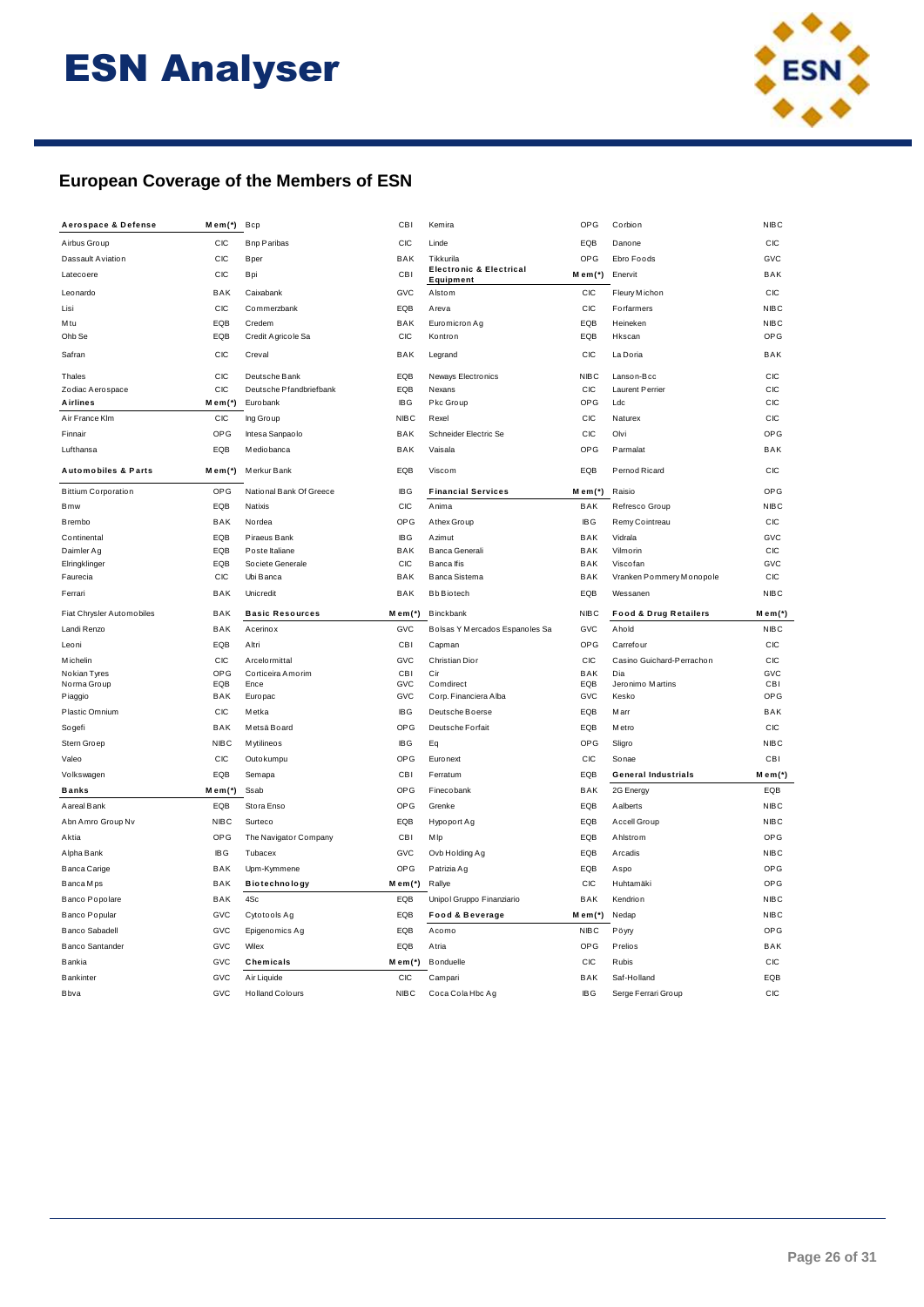

| Siegfried Holding Ag                | EQB               | <b>Household Goods</b>                               | Mem(*) Axa            |                                             | CIC                | Thermador Groupe        | CIC          |
|-------------------------------------|-------------------|------------------------------------------------------|-----------------------|---------------------------------------------|--------------------|-------------------------|--------------|
| Tkh Group                           | <b>NIBC</b>       | Bic                                                  | CIC                   | Banca Mediolanum                            | BAK                | <b>Titan Cement</b>     | <b>IBG</b>   |
| Wendel                              | CIC               | De Longhi                                            | <b>BAK</b>            | Cattolica Assicurazioni                     | BAK                | Trevi                   | BAK          |
| <b>General Retailers</b>            | $M_{em}$ (*)      | Fila                                                 | <b>BAK</b>            | Delta Lloyd                                 | <b>NIBC</b>        | Uponor                  | OPG          |
| Banzai                              | BAK               | Osram Licht Ag                                       | EQB                   | Generali                                    | BAK                | Vicat                   | CIC          |
| Beter Bed Holding                   | <b>NIBC</b>       | Seb Sa                                               | CIC                   | Hannover Re                                 | EQB                | Vinci                   | CIC          |
| Elumeo Se                           | EQB               | Zumtobel Group Ag                                    | EQB                   | Mapfre Sa                                   | GVC                | Yit                     | OPG          |
| Fielmann<br>Folli Follie Group      | EQB<br><b>IBG</b> | <b>Industrial Engineering</b><br>Accsys Technologies | Mem(*)<br><b>NIBC</b> | M unich Re<br>Nn Group Nv                   | EQB<br><b>NIBC</b> | M edia<br>Ad Pepper     | Mem(*<br>EQB |
| Fourlis Holdings                    | <b>IBG</b>        | Aixtron                                              | EQB                   | Sampo                                       | OPG                | Alma Media              | OPG          |
| Groupe Fnac Sa                      | CIC               | Ansaldo Sts                                          | BAK                   | Talanx Group                                | EQB                | Atresmedia              | GVC          |
| Inditex                             | GVC               | <b>Biesse</b>                                        | BAK                   | Unipolsai                                   | BAK                | Axel Springer           | EQB          |
| Jumbo                               | <b>IBG</b>        | Cargotec Corp                                        | OPG                   | Materials, Construction &<br>Infrastructure | $M$ em $(*)$       | Brill                   | <b>NIBC</b>  |
| Macintosh                           | <b>NIBC</b>       | Cnh Industrial                                       | BAK                   | Abertis                                     | GVC                | Cofina                  | CBI          |
| Rapala                              | OPG               | Danieli                                              | BAK                   | Acs                                         | GVC                | Cts Eventim             | EQB          |
| Stockmann                           | OPG               | Datalogic                                            | BAK                   | Aena                                        | GVC                | Editoriale L'Espresso   | BAK          |
| Yoox Net-A-Porter                   | BAK               | Deutz Ag                                             | EQB                   | Aeroports De Paris                          | CIC                | GI Events               | CIC          |
| Healthcare                          | $M$ em $(*)$      | Dmg Mori Seiki Ag                                    | EQB                   | Astaldi                                     | BAK                | Havas                   | CIC          |
| Amplifon                            | <b>BAK</b>        | Duro Felguera                                        | GVC                   | Atlantia                                    | <b>BAK</b>         | Impresa                 | CBI          |
| Bayer                               | EQB               | Emak                                                 | <b>BAK</b>            | <b>Bilfinger</b> Se                         | EQB                | lpsos                   | CIC          |
| <b>Biotest</b>                      | EQB               | <b>Exel Composites</b>                               | <b>OPG</b>            | <b>Boskalis Westminster</b>                 | <b>NIBC</b>        | Jcdecaux                | CIC          |
| <b>Diasorin</b>                     | BAK               | Gesco                                                | EQB                   | Buzzi Unicem                                | BAK                | Lagardere               | CIC          |
| Fresenius                           | EQB               | Ima                                                  | BAK                   | Caverion                                    | OPG                | M6-Metropole Television | CIC          |
| Fresenius Medical Care              | EQB               | Interpump                                            | BAK                   | Cramo                                       | <b>OPG</b>         | M ediaset               | BAK          |
| Gerresheimer Ag                     | EQB               | Kone                                                 | OPG                   | Eiffage                                     | CIC                | Mediaset Espana         | GVC          |
| Korian                              | CIC               | Konecranes                                           | OPG                   | Ellaktor                                    | <b>IBG</b>         | Notorious Pictures      | BAK          |
| <b>Merck</b>                        | EQB               | Kuka                                                 | EQB                   | Eltel                                       | OPG                | Nrj Group               | CIC          |
| Oriola-Kd                           | OPG               | Manz Ag                                              | EQB                   | Ezentis                                     | GVC                | Publicis                | CIC          |
| Orion                               | OPG               | Max Automation Ag                                    | EQB                   | Fcc                                         | GVC                | Rcs Mediagroup          | BAK          |
| Orpea                               | CIC               | M etso                                               | OPG                   | Ferrovial                                   | GVC                | Relx                    | <b>NIBC</b>  |
| Pihlajalinna                        | OPG               | Outotec                                              | OPG                   | Fraport                                     | EQB                | Rtl Group               | EQB          |
|                                     |                   |                                                      |                       |                                             |                    |                         | OPG          |
| Recordati<br>Rhoen-Klinikum         | BAK<br>EQB        | Pfeiffer Vacuum<br>Ponsse                            | EQB<br>OPG            | Heidelberg Cement Ag<br>Heijmans            | CIC<br><b>NIBC</b> | Sanoma<br>Solocal Group | CIC          |
|                                     |                   |                                                      |                       |                                             |                    |                         |              |
| <b>Hotels, Travel &amp; Tourism</b> | Mem(*)            | Prima Industrie                                      | BAK                   | Hochtief                                    | EQB                | Spir Communication      | CIC          |
| Accor                               | CIC               | Prysmian                                             | BAK                   | Imerys                                      | CIC                | Syzygy Ag               | EQB          |
| Autogrill                           | BAK               | Smt Scharf Ag                                        | EQB                   | Italcementi                                 | BAK                | Telegraaf Media Groep   | <b>NIBC</b>  |
| Beneteau                            | CIC               | Technotrans                                          | EQB                   | Lafargeholcim                               | CIC                | Teleperformance         | CIC          |
| Elior                               | CIC               | Valmet                                               | <b>OPG</b>            | Lehto                                       | <b>OPG</b>         | Tf1                     | CIC          |
| Europcar                            | CIC               | Wärtsilä                                             | <b>OPG</b>            | Lemminkäinen                                | <b>OPG</b>         | Ubisoft                 | CIC          |
| I Grandi Viaggi                     | <b>BAK</b>        | Zardo ya Otis                                        | GVC                   | Maire Tecnimont                             | <b>BAK</b>         | Vivendi                 | CIC          |
| Ibersol                             | CBI               | <b>Industrial Transportation</b>                     | $M$ em $(*)$          | M ota Engil                                 | CBI                | Wolters Kluwer          | <b>NIBC</b>  |
| Intralot                            | <b>IBG</b>        | <b>Bollore</b>                                       | CIC                   | Obrascon Huarte Lain                        | GVC                | Oil & Gas Producers     | Mem(*)       |
| Kotipizza                           | OPG               | Caf                                                  | GVC                   | Ramirent                                    | <b>OPG</b>         | Eni                     | BAK          |
| Melia Hotels International          | GVC               | Ctt                                                  | CBI                   | Royal Bam Group                             | <b>NIBC</b>        | Galp Energia            | CBI          |
| Nh Hotel Group                      | GVC               | Deutsche Post                                        | EQB                   | Sacyr                                       | GVC                | Gas Plus                | BAK          |
| Opap                                | <b>IBG</b>        | Hhla                                                 | EQB                   | Saint Gobain                                | CIC                | Hellenic Petroleum      | <b>IBG</b>   |
| Snowworld                           | <b>NIBC</b>       | Logwin                                               | EQB                   | Salini Impregilo                            | BAK                | Maurel Et Prom          | CIC          |
| Sodexo                              | CIC               | Insurance                                            | $M$ em $(*)$          | Sias                                        | BAK                | Motor Oil               | <b>IBG</b>   |
| Sonae Capital                       | CB <sub>I</sub>   | Aegon                                                | <b>NIBC</b>           | Sonae Industria                             | CBI                | Neste Corporation       | OPG          |
| Trigano                             | CIC               | Allianz                                              | EQB                   | Srv                                         | <b>OPG</b>         | Petrobras               | CBI          |
|                                     |                   |                                                      |                       |                                             |                    |                         |              |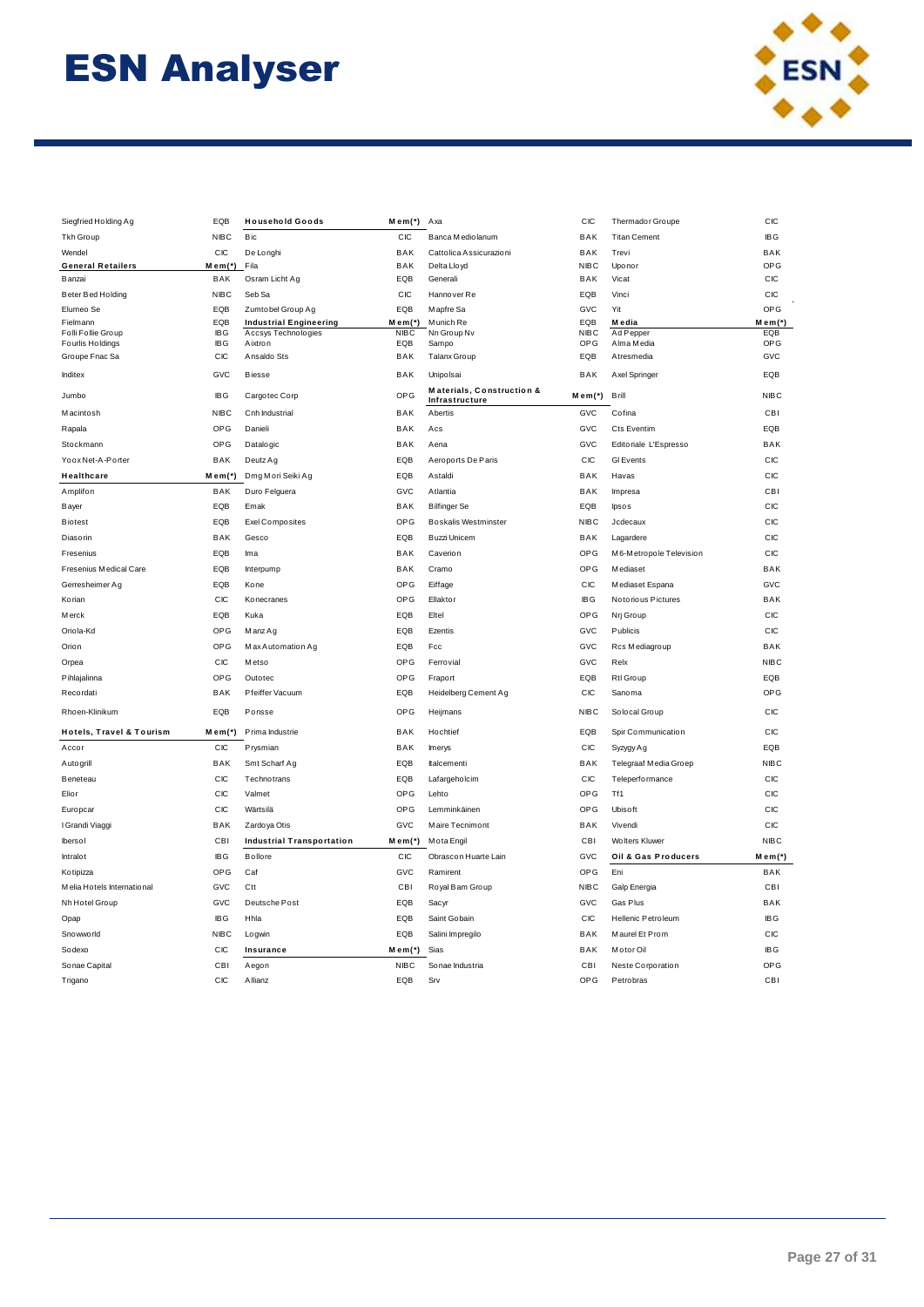

| Qgep                           | CBI         | Wcm Ag                                  | EQB            | Enav                               | <b>BAK Falck Renewables</b>  | BAK        |
|--------------------------------|-------------|-----------------------------------------|----------------|------------------------------------|------------------------------|------------|
| Repsol                         | GVC         | <b>Renewable Energy</b>                 | Mem(*)         | Fiera Milano                       | <b>BAK Fortum</b>            | OPG        |
| Total                          | CIC         | Daldrup & Soehne                        | EQB            | Lassila & Tikanoja                 | OPG Gas Natural Fenosa       | GVC        |
| <b>Oil Services</b>            | Mem(*)      | Gamesa                                  | GVC            | Openjobmetis                       | <b>BAK Hera</b>              | BAK        |
| Bourbon                        | <b>CIC</b>  | <b>Software &amp; Computer Services</b> | Mem(*)         | Technology Hardware &<br>Equipment | lem (* Iberdrola             | GVC        |
| Cgg                            | СIС         | Affecto                                 | OPG            | Asm International                  | NIBC Iren                    | BAK        |
| Fugro                          | <b>NIBC</b> | Akka Technologies                       | CIC            | Asml                               | NIBC Public Power Corp       | <b>IBG</b> |
| Saipem                         | BAK         | Alten                                   | CIC            | Besi                               | NIBC Red Electrica De Espana | GVC        |
| Sbm Offshore                   | <b>NIBC</b> | Altran                                  | CIC            | Elmos Semiconductor                | EQB Ren                      | <b>CBI</b> |
| Technip                        | <b>CIC</b>  | Amadeus                                 | GVC            | Ericsson                           | OPG Snam                     | BAK        |
| <b>Tecnicas Reunidas</b>       | GVC         | Assystem                                | CIC            | Gemalto                            | <b>CIC</b><br>Terna          | BAK        |
| Tenaris                        | BAK         | Atos                                    | CIC            | Gigaset                            | EQB                          |            |
| Vallourec                      | CIC         | Basware                                 | OPG            | Ingenico                           | CIC                          |            |
| Vopak                          | <b>NIBC</b> | Cenit                                   | EQB            | Nokia                              | <b>OPG</b>                   |            |
| <b>Personal Goods</b>          | Mem(*)      | Comptel                                 | OPG            | Roodmicrotec                       | <b>NIBC</b>                  |            |
| Adidas                         | EQB         | Ctac                                    | <b>NIBC</b>    | Slm Solutions                      | EQB                          |            |
| A dler M o demaerkte           | EQB         | Digia                                   | <b>OPG</b>     | Stmicroelectronics                 | BAK                          |            |
| Amer Sports                    | <b>OPG</b>  | Docdata                                 | <b>NIBC</b>    | Suess Microtec                     | EQB                          |            |
| <b>Basic Net</b>               | BAK         | Econocom                                | CIC            | Teleste                            | OPG                          |            |
| Cie Fin. Richemont             | <b>CIC</b>  | Ekinops                                 | <b>CIC</b>     | Telecommunications                 | lem(*)                       |            |
| Geox                           | BAK         | Esi Group                               | CIC            | Acotel                             | BAK                          |            |
| Gerry Weber                    | EQB         | Exprivia                                | BAK            | Deutsche Telekom                   | EQB                          |            |
| Hermes Intl.                   | СIС         | F-Secure                                | OPG            | Drillisch                          | EQB                          |            |
| Hugo Boss                      | EQB         | Gft Technologies                        | EQB            | Elisa                              | OPG                          |            |
| Interparfums                   | <b>CIC</b>  | Ict Group                               | <b>NIBC</b>    | Euskaltel                          | GVC                          |            |
| Kering                         | <b>CIC</b>  | <b>Indra Sistemas</b>                   | GVC            | Freenet                            | EQB                          |            |
| L'Oreal                        | СIС         | Nemetschek Se                           | EQB            | Kpn Telecom                        | <b>NIBC</b>                  |            |
| Luxottica                      | BAK         | Neurones                                | CIC            | Masmovil                           | GVC                          |            |
| Lvmh                           | <b>CIC</b>  | Nexus Ag                                | EQB            | Nos                                | CBI                          |            |
| Marimekko                      | <b>OPG</b>  | Novabase                                | CBI            | Oi                                 | <b>CBI</b>                   |            |
| Moncler                        | BAK         | Ordina                                  | <b>NIBC</b>    | Ote                                | <b>IBG</b>                   |            |
| Puma                           | EQB         | Psi                                     | EQB            | Tele Columbus                      | EQB                          |            |
| Safilo                         | BAK         | Reply                                   | BAK            | Telecom Italia                     | BAK                          |            |
| Salvatore Ferragamo            | BAK         | Rib Software                            | EQB            | Telefonica                         | GVC                          |            |
| Sarantis                       | <b>IBG</b>  | Seven Principles Ag                     | EQB            | Telia                              | <b>OPG</b>                   |            |
| Technogym                      | BAK         | Software Ag                             | EQB            | Tiscali                            | BAK                          |            |
| Tod'S                          | BAK         | Sopra Steria Group                      | CIC            | United Internet                    | EQB                          |            |
| <b>Real Estate</b>             | Mem(*)      | <b>Tie Kinetix</b>                      | <b>NIBC</b>    | Vodafone                           | BAK                          |            |
| Adler Real Estate              | EQB         | Tieto                                   | <b>OPG</b>     | <b>Utilities</b>                   | lem(*)                       |            |
| Beni Stabili                   | BAK         | Tomtom                                  | <b>NIBC</b>    | A <sub>2</sub> A                   | BAK                          |            |
| Citycon                        | <b>OPG</b>  | Visiativ                                | <b>CIC</b>     | Acciona                            | GVC                          |            |
| Deutsche Euroshop              | EQB         | Wincor Nixdorf                          | EQB            | Acea                               | BAK                          |            |
| <b>Grand City Properties</b>   | EQB         | <b>Support Services</b>                 | Mem(*) Albioma |                                    | СIС                          |            |
| Hispania Activos Inmobiliarios | GVC         | Asiakastieto Group                      | OPG            | Direct Energie                     | СIС                          |            |
| lgd                            | BAK         | Batenburg                               | NIBC           | Edp                                | CBI                          |            |
| Lar España                     | GVC         | Bureau Veritas S.A.                     | CIC            | Edp Renováveis                     | CBI                          |            |
| Realia                         | GVC         | Cellnex Telecom                         | GVC            | Enagas                             | GVC                          |            |
| Sponda                         | OPG         | Dpa                                     | <b>NIBC</b>    | Endesa                             | GVC                          |            |
| Technopolis                    | <b>OPG</b>  | Edenred                                 | CIC            | Enel                               | BAK                          |            |
| Vib Vermoegen                  | EQB         | Ei Towers                               | BAK            | Eydap                              | <b>IBG</b>                   |            |
|                                |             |                                         |                |                                    |                              |            |

LEGEND: BAK: Banca Akros; CIC: CM CIC Market Solutions; CBI: Caixa-Banco de Investimento; GVC: GVC Gaesco Beksa, SV, SA; EQB: Equinet bank; IBG: Investment Bank of Greece, NIBC: NIBC Markets N.V: OPG: OP Corporate Bank:;as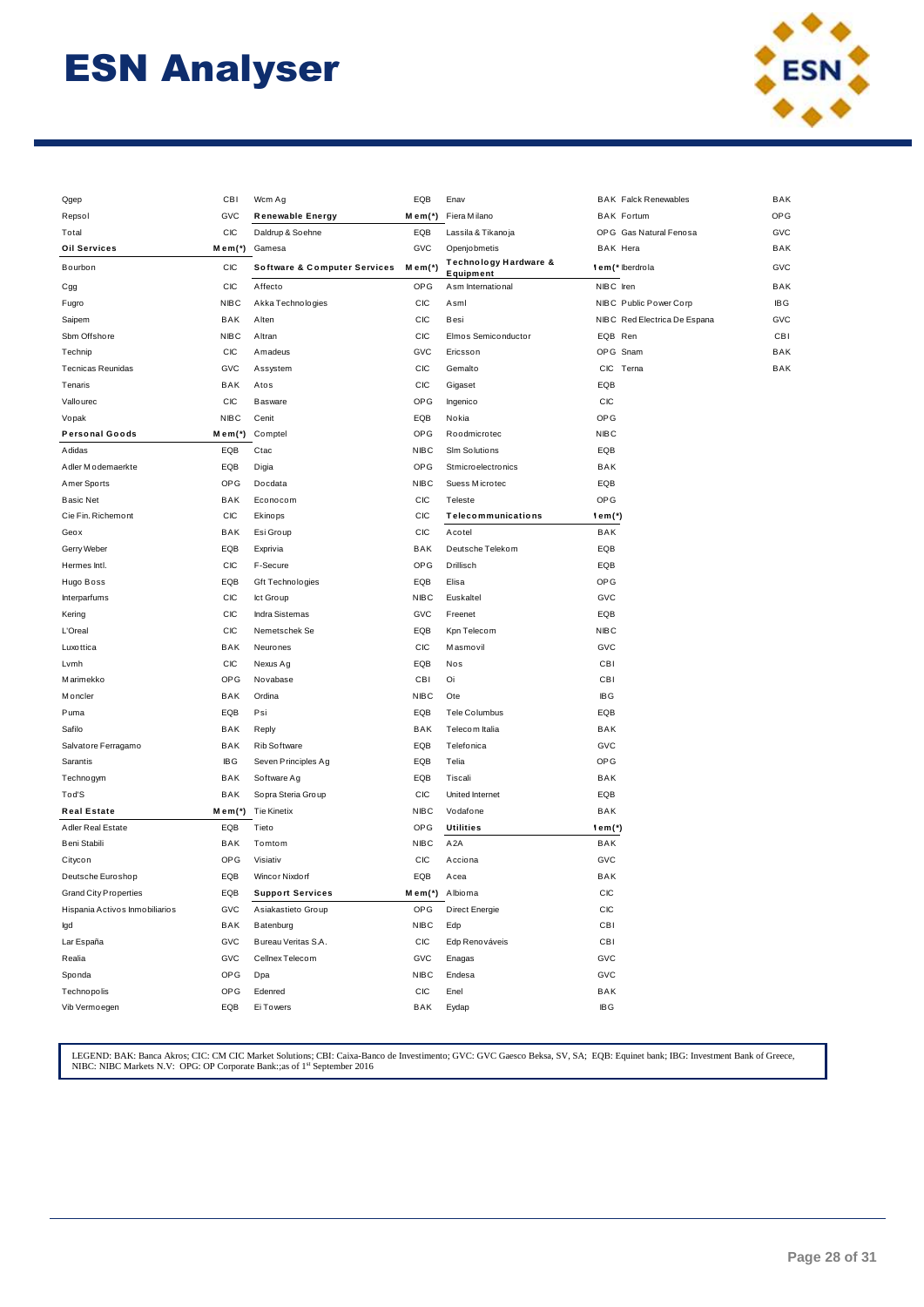

### **List of ESN Analysts (\*\*)**

| Ari Agopy an                | CIC        | +33 1 53 48 80 63     | ari.agopy an@cmcic.fr                 | Victoria Kruchevska (CFA,FRM)   |            | EQB +49 69 5 89 97 416 | victoria.kruchevska@equinet-aq.de             |
|-----------------------------|------------|-----------------------|---------------------------------------|---------------------------------|------------|------------------------|-----------------------------------------------|
| Artur Amaro                 | CBI        | +351 213 89 6822      | artur.amaro@caixabi.pt                | Jean-Christophe Lefèvre-Mouleng | <b>CIC</b> | +33 1 53 48 80 65      | jeanchristophe.lefev remouleng@cmcic.fr       |
| Helena Barbosa              | CBI        | +351 21 389 6831      | helena.barbosa@caixabi.pt             | Konstantinos Manolopoulos       | <b>IBG</b> | +30 210 817 3388       | kmanolopoulos@ibq.qr                          |
| Javier Bernat               | <b>GVC</b> | +34 91 436 7816       | javier.bemat@gvcgaesco.es             | Dario Michi                     | BAK        | +39 02 4344 4237       | dario.michi@bancaakros.it                     |
| Dimitris Birbos             | IBG        | +30 210 81 73 392     | dbirbos@ibq.qr                        | Marietta Miemietz CFA           | EQB        | +49-69-58997-439       | marietta.miemietz@equinet-aq.de               |
| Agnès Blazy                 | CIC        | +33 1 53 48 80 67     | agnes.blazy@cmcic.fr                  | José Mota Freitas, CFA          | CBI        | +351 22 607 09 31      | mota.freitas@caix abi.pt                      |
| Charles Edouard Boissy      | <b>CIC</b> | +33 01 53 48 80 81    | charlesedouard.boissy@cmcic.fr        | Henri Parkkinen                 | OPG.       | +358 10 252 4409       | henri.parkkinen@op.fi                         |
| Rafael Bonardell            | <b>GVC</b> | +34 91 436 78 171     | rafael.bonardell@gv cgaesco.es        | Victor Peiro Pérez              | GVC        | +34 91 436 7812        | victor.peiro@gvcgaesco.es                     |
| Louise Bover                | <b>CIC</b> | +33 1 53 48 80 68     | louise.boyer@cmcic.fr                 | Francis Prêtre                  | <b>CIC</b> | +33 4 78 92 02 30      | francis.pretre@cmcic.fr                       |
| Giada Cabrino, CIIA         | BAK        | +39 02 4344 4092      | giada.cabrino@bancaakros.it           | Francesco Previtera             |            | BAK +39 02 4344 4033   | francesco.previtera@bancaakros.it             |
| Arnaud Cadart               | CIC        | +33 1 53 48 80 86     | arnaud.cadart@cmcic.fr                | Jari Raisanen                   |            | OPG +358 10 252 4504   | jari.raisanen@op.fi                           |
| Niclas Catani               | <b>OPG</b> | +358 10 252 8780      | niclas.catani@op.fi                   | Hannu Rauhala                   |            | OPG +358 10 252 4392   | hannu.rauhala@op.fi                           |
| Pierre Chedeville           | CIC        | +33 1 53 48 80 97     | pierre.chedeville@cmcic.fr            | Matias Rautionmaa               | <b>OPG</b> | +358 10 252 4408       | matias.rautionmaa@op.fi                       |
| Emmanuel Chevalier          | CIC        | +33 1 53 48 80 72     | emmanuel.chevalier@cmcic.fr           | Eric Ravary                     | <b>CIC</b> | +33 1 53 48 80 71      | eric.ravary@cmcic.fr                          |
| David Consalvo              | <b>CIC</b> | +33 1 53 48 80 64     | david.consalvo@cmcic.fr               | Iñigo Recio Pascual             | <b>GVC</b> | +34 91 436 7814        | inigo.recio@gv cgaesco.es                     |
| Edwin de Jong               |            | NIBC +312 0 5508569   | edwin.de.jong@nibc.com                | Gerard Rijk                     |            |                        | NIBC + 31 (0)20 550 8572 gerard.rijk@nibc.com |
| Martijn den Drijver         |            | NIBC +312 0 5508636   | martijn.den.drijver@nibc.com          | André Rodriques                 | CBI        | +351 21 389 68 39      | andre.rodriques@caixabi.pt                    |
| Christian Devismes          | CIC        | +33 1 53 48 80 85     | christian.devismes@cmcic.fr           | Jean-Luc Romain                 | <b>CIC</b> | +33 1 53 48 80 66      | jeanluc.romain@cmcic.fr                       |
| Andrea Devita, CFA          | <b>BAK</b> | +39 02 4344 4031      | andrea.devita@bancaakros.it           | Jochen Rothenbacher, CEFA       | EQB        | +49 69 58997 415       | jochen.rothenbacher@equinet-ag.de             |
| Sebastian Droste            | EQB        | +49 69 58 99 74 34    | sebastian.droste@equinet-aq.de        | Vassilis Roumantzis             | <b>IBG</b> | +30 2108173394         | vroumantzis@ibq.qr                            |
| Enrico Esposti, CIIA        | <b>BAK</b> | +39 02 4344 4022      | enrico.esposti@bancaakros.it          | Sonia Ruiz De Garibav           | <b>GVC</b> | +34 91 436 7841        | sonia.ruizdegaribay@gvcgaesco.es              |
| Rafael Fernández de Heredia | GVC        | +34 91 436 78 08      | rafael.femandezdeheredia@qvcqaesco.es | Antti Saari                     | <b>OPG</b> | +358 10 252 4359       | antti.saari@op.fi                             |
| Enrico Filippi, CEFA        | BAK        | +39 02 4344 4071      | enrico.filippi@bancaakros.it          | Paola Saqlietti                 | BAK        | +39 02 4344 4287       | paola.saqlietti@bancaakros.it                 |
| Gabriele Gambarov a         |            | BAK +39 02 43 444 289 | qabriele.gambarov a@bancaakros.it     | Francesco Sala                  | BAK        | +39 02 4344 4240       | francesco.sala@bancaakros.it                  |
| Eduardo Garcia Arguelles    | <b>GVC</b> | +34 914 367 810       | eduardo.garciaarguelles@gv cgaesco.es | Holger Schmidt, CEFA            | EQB        | +49 69 58 99 74 32     | holger.schmidt@equinet-ag.de                  |
| Alex andre Gérard           | <b>CIC</b> | +33 1 53 48 80 93     | alex andre.gerard@cmcic.fr            | Cengiz Sen                      | EQB        | +4969 58997 435        | cengiz.sen@equinet-aq.de                      |
| Philipp Häßler, CFA         | EQB        | +49 69 58997 414      | philipp.haessler@equinet-aq.de        | Pekka Spolander                 | <b>OPG</b> | +358 10 252 4351       | pekka.spolander@op.fi                         |
| Simon Heilmann              | EQB        | +49 69 58 997 413     | simon.heilmann@equinet-ag.de          | Kimmo Stenvall                  | <b>OPG</b> | +358 10 252 4561       | kimmo.stenvall@op.fi                          |
| Dr. Knud Hinkel             | EQB        | +49 69 58997 419      | knud.hinkel@equinet-ag.de             | Natalia Svyrou-Svyriadi         | <b>IBG</b> | +30 210 81 73 384      | nsviriadi@ibq.gr                              |
| Marcell Houben              |            | NIBC +31 20 550 8649  | marcell.houben@nibc.com               | Luigi Tramontana                | BAK        | +39 02 4344 4239       | luigi.tramontana@bancaakros.it                |
| Carlos Jesus                | CBI        | +351 21 389 6812      | carlos.jesus@caixabi.pt               | Johan van den Hooven            |            | NIBC +312 0 5508518    | johan.v an.den.hooven@nibc.com                |
| Mark Josefson               | EQB        | +4969-58997-437       | mark.josefson@equinet-ag.de           | Kév in Woringer                 | CIC.       | +33 1 53 48 80 69      | kev in.w oringer@cmcic.fr                     |
|                             |            |                       |                                       |                                 |            |                        |                                               |

*(\*\*) excluding: strategists, macroeconomists, heads of research not covering specific stocks, credit analysts, technical analysts*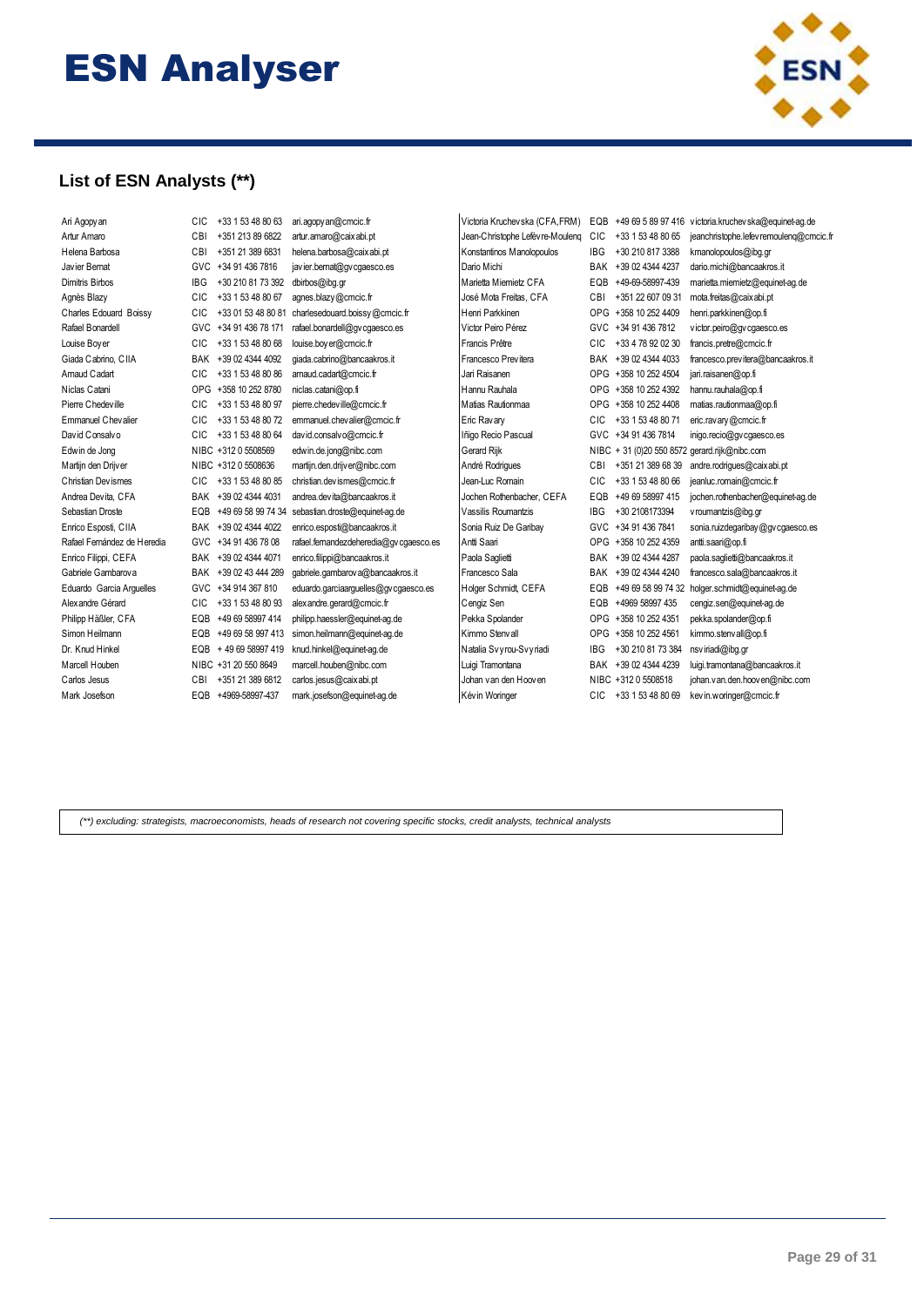

## **ESN Recommendation System**

The ESN Recommendation System is **Absolute**. It means that each stock is rated on the basis of a **total return**, measured by the upside potential (including dividends and capital reimbursement) over a **12 month time horizon**.

|     | чине АІ |      | — ACCUMULATE |  |
|-----|---------|------|--------------|--|
| 100 |         | - 0. | EO/          |  |

The ESN spectrum of recommendations (or ratings) for each stock comprises 5 categories: **Buy (B), Accumulate (A), Neutral (N), Reduce (R) and Sell (S)**.

Furthermore, in specific cases and for a limited period of time, the analysts are allowed to rate the stocks as **Rating Suspended (RS)** or **Not Rated (NR)**, as explained below.

### **Meaning of each recommendation or rating:**

- **Buy**: the stock is expected to generate total return of **over 15%** during the next 12 months time horizon
- **Accumulate:** the stock is expected to generate total return of **5% to 15%** during the next 12 months time horizon
- **Neutral**: the stock is expected to generate total return of **-5% to +5%** during the next 12 months time horizon
- **Reduce**: the stock is expected to generate total return of **-5% to -15%** during the next 12 months time horizon
- **Sell**: the stock is expected to generate total return **under -15%** during the next 12 months time horizon
- **Rating Suspended**: the rating is suspended due to a change of analyst covering the stock or a capital operation (take-over bid, SPO, …) where the issuer of the document (a partner of ESN) or a related party of the issuer is or could be involved
- **Not Rated**: there is no rating for a company being floated (IPO) by the issuer of the document (a partner of ESN) or a related party of the issuer

Certain flexibility on the limits of total return bands is permitted especially during higher phases of volatility on the markets



### **ESN Ratings Breakdown**

For full ESN Recommendation and Target price history (in the last 12 months) please see ESN Website [Link](http://www.esnpartnership.eu/research_and_database_access) Date and time of production: 27/03/2017 09:09 CET First date and time of dissemination: 27/03/2017 09:10 CET